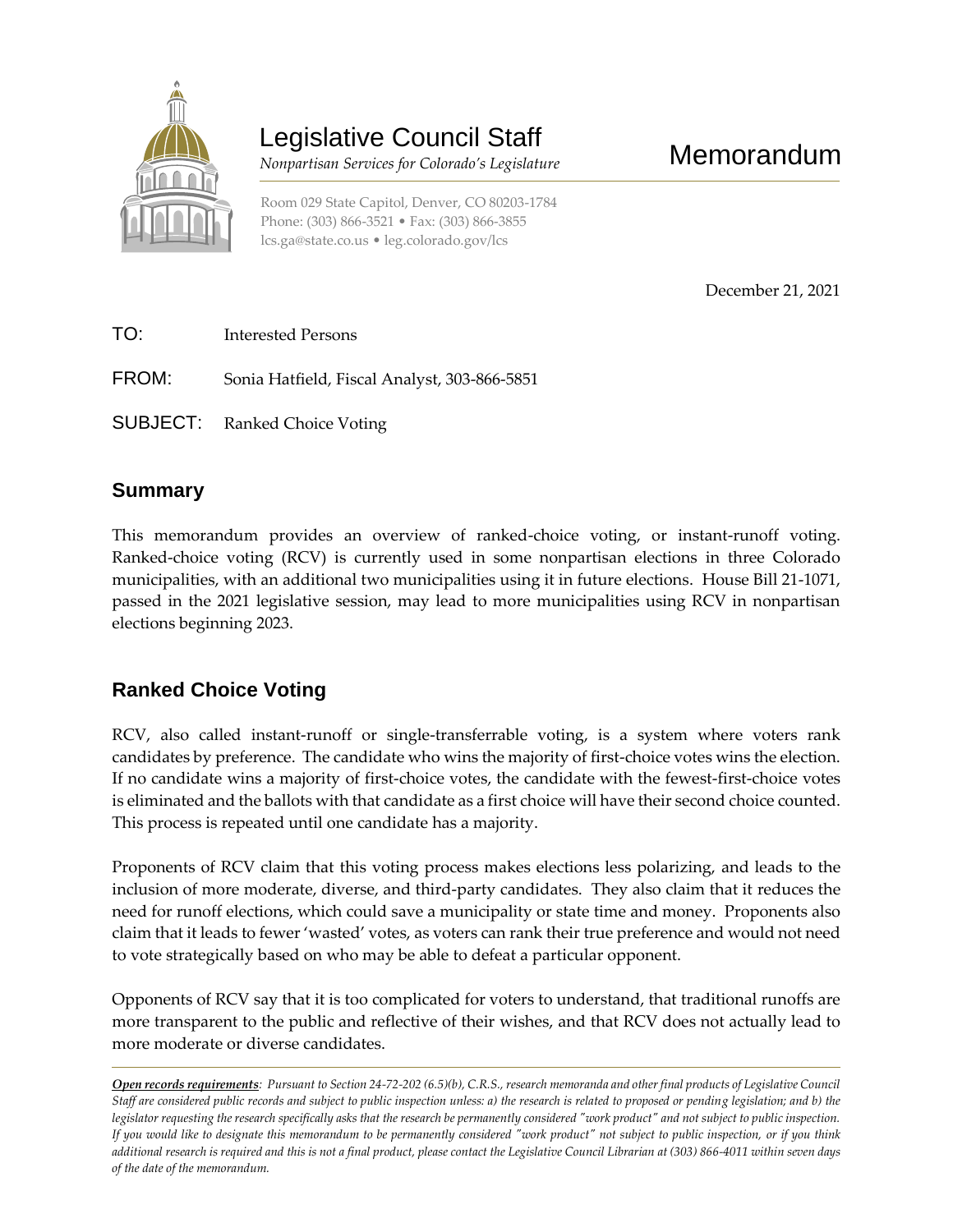# **RCV in Colorado**

RCV is currently used in three Colorado municipalities for nonpartisan, local elections, and an additional two municipalities are planning to use it for future elections. Carbondale and Basalt adopted it for mayoral elections with more than two candidates in 2002, and Telluride began using it for mayoral elections in 2011. Boulder voted in 2020 to use it for mayoral elections beginning in 2023, and Broomfield voters voted in the November 2021 election to use RCV for future mayoral and city council races. Aspen used RCV for mayoral and city council meetings from 2007 to 2010; however, it was removed in 2010 due to concerns about the ability to audit the elections.

House Bill 21-1071, passed in the 2021 legislative session, allows single-county municipal elections using RCV to be conducted by a county clerk as part of a coordinated election beginning in 2023. This option will expand to multi-county municipalities in 2026. The bill also requires the Secretary of State to develop statewide rules for RCV, and find and purchase the necessary software to conduct RCV elections.

Conducting these elections as part of a coordinated election would allow municipalities to include the race on the same ballot as other races and use state voting software, allowing the Secretary of State's office to use its software to audit these elections. Prior to the passage of HB 21-1071, RCV elections were only permitted in local elections where the municipality ran the elections themselves, without using the support or equipment provided by the state. While the passage of HB 21-1071 allows for RCV in nonpartisan municipal elections, state-provided equipment and software to run an RCV will make it easier for additional municipalities to use this voting method, if they choose to. This base of state support for RCV could allow the state to expand the use of RCV in the future to additional races and jurisdictions, subject to legislation where necessary.

# **RCV in Other States**

RCV is currently used in many types of elections throughout the country, including in statewide elections, local elections, primary elections, and party elections. Some states and jurisdictions also allow military and overseas voters to vote via RCV so that they will not need to cast a separate ballot in a subsequent run-off election. In some states, the use of RCV has been approved but not yet implemented, and some states have historically used it but currently do not. Interest in RCV is growing, during the 2021 legislative session, twenty-nine states and Washington D.C. introduced RCV bills. Table 1 shows the states currently or historically utilizing RCV, and those that have introduced legislation related to RCV in the 2021 legislative session.